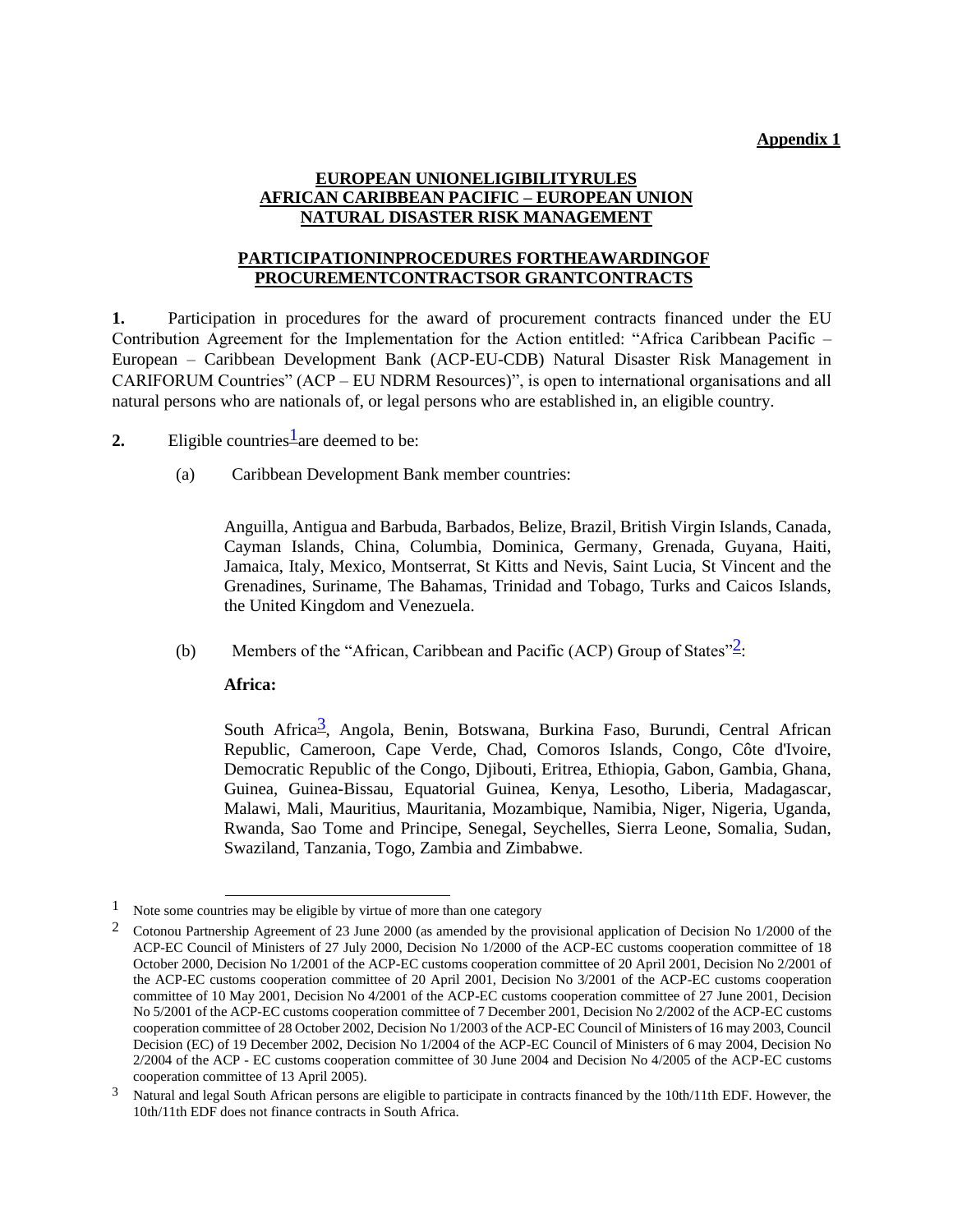### **Caribbean:**

Antigua and Barbuda, Bahamas, Barbados, Belize, Dominica, Dominican Republic, Grenada, Guyana, Haiti, Jamaica, Saint Kitts and Nevis, Saint Lucia, Saint Vincent and the Grenadines, Suriname, Trinidad and Tobago.

### **Pacific:**

Cook Islands, East Timor, Fiji, Kiribati, Marshall Islands, Micronesia, Nauru, Niue, Palau, Papua New Guinea, the Solomon Islands, Western Samoa, Tonga, Tuvalu, Vanuatu.

#### **Overseas Countries and Territories**:

Anguilla, Antarctic, Netherlands Antilles, Aruba, British Indian Ocean Territory, British Virgin Islands, Cayman Islands, Falkland Islands (Malvinas), French Polynesia, French Southern Territories, Greenland, Mayotte, Montserrat, New Caledonia, Pitcairn, Saint Helena, Saint Pierre and Miquelon, South Georgia and South Sandwich Islands, Turks and Caicos, Wallis and Futuna Islands.

(c) A Member State of the European Union:

Austria, Belgium, Bulgaria, Croatia, Czech republic, Cyprus, Denmark, Estonia, Finland, France, Germany, Greece, Hungary, Ireland, Italy, Latvia, Lithuania, Luxembourg, Malta, Netherlands, Poland, Portugal, Romania, Slovakia, Slovenia, Spain, Sweden, United Kingdom.

# **An official candidate country of the European Union:**

The Former Yugoslav Republic of Macedonia, Turkey, Iceland, Montenegro.

# **A Member State of the European Economic Area**: Iceland, Lichtenstein, Norway.

(d) All natural persons who are nationals of, or legal persons who are established in, a Least Developed Country as defined by the United Nations:

Afghanistan, Angola, Bangladesh, Benin, Bhutan, Burkina Faso, Burundi, Cambodia, Central African Republic, Chad, Comoros, Dem. Rep. Congo, Equatorial Guinea, Eritrea, Ethiopia, Guinea, Guinea-Bissau, Haiti, Kiribati, Lao PDR, Lesotho, Liberia, Madagascar, Malawi, Mali, Mauritania, Mozambique, Myanmar, Nepal, Niger, Rwanda, Sao Tome and Principe, Senegal, Sierra Leone, Djibouti, Solomon Islands, Somalia, South Sudan, Sudan, Tanzania, The Gambia, Timor-Leste, Togo, Tuvalu, Uganda, Vanuatu, Yemen, Rep. and Zambia.